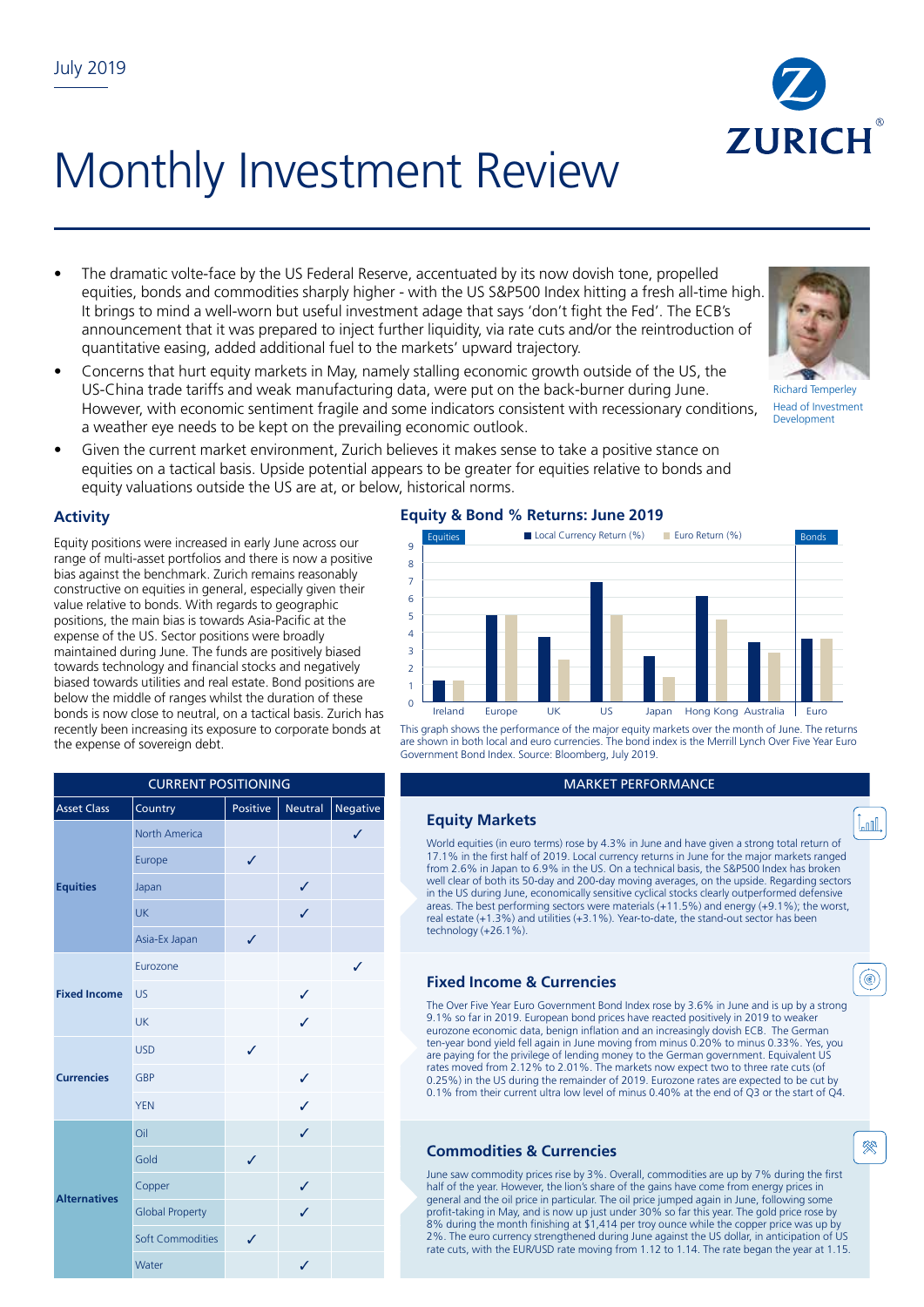| Zurich Life Annualised Performance            |                 | Annualised |            |                    |                    |                    |                    |                             |
|-----------------------------------------------|-----------------|------------|------------|--------------------|--------------------|--------------------|--------------------|-----------------------------|
| to July 2019                                  | Year to<br>Date | 1<br>Year  | 3<br>Years | 5<br>Years         | 10<br>Years        | 15<br>Years        | 20<br>Years        | <b>Fund Size</b><br>(Euros) |
| Prisma Multi-Asset Funds                      |                 |            |            |                    |                    |                    |                    |                             |
| Prisma <sup>2</sup>                           | 1.9%            | 0.7%       | 0.7%       | 1.0%               | <b>Not Started</b> | <b>Not Started</b> | Not Started        | 222,657,825                 |
| Prisma <sup>3</sup>                           | 4.8%            | 1.9%       | 2.6%       | 2.9%               | <b>Not Started</b> | Not Started        | Not Started        | 1,015,151,550               |
| Prisma <sup>4</sup>                           | 10.2%           | 4.0%       | 6.0%       | 6.3%               | <b>Not Started</b> | Not Started        | <b>Not Started</b> | 1,256,699,658               |
| Prisma <sup>5</sup>                           | 15.1%           | 6.6%       | 8.6%       | 8.4%               | <b>Not Started</b> | Not Started        | Not Started        | 579,935,502                 |
| Prisma <sup>6</sup>                           | 15.9%           | 7.2%       | 10.0%      | 7.4%               | Not Started        | Not Started        | <b>Not Started</b> | 52,654,752                  |
| <b>Managed Funds</b>                          |                 |            |            |                    |                    |                    |                    |                             |
| Cautiously Managed                            | 6.8%            | 3.0%       | 4.4%       | 5.7%               | 7.5%               | <b>Not Started</b> | <b>Not Started</b> | 458,333,323                 |
| <b>FinEx Sector Average</b>                   | 6.0%            | 2.3%       | 2.9%       | 3.2%               | 4.6%               | 3.5%               | 3.3%               |                             |
| <b>Balanced</b>                               | 11.4%           | 5.3%       | 7.4%       | 7.9%               | 9.9%               | 7.2%               | 5.5%               | 1,755,612,777               |
| <b>FinEx Sector Average</b>                   | 9.4%            | 3.5%       | 5.0%       | 5.4%               | 7.8%               | 4.7%               | 3.6%               |                             |
| Performance                                   | 13.7%           | 6.1%       | 9.2%       | 8.9%               | 10.7%              | 7.6%               | 5.6%               | 1,395,843,112               |
| Dynamic                                       | 15.2%           | 6.7%       | 10.0%      | 9.5%               | 11.3%              | 8.0%               | 5.6%               | 1,566,138,275               |
| <b>FinEx Sector Average</b>                   | 11.0%           | 3.8%       | 6.3%       | 6.2%               | 8.4%               | 5.0%               | 4.0%               |                             |
| <b>Protected Funds</b>                        |                 |            |            |                    |                    |                    |                    |                             |
| Protected 70                                  | 9.7%            | 2.2%       | 4.6%       | 4.4%               | <b>Not Started</b> | <b>Not Started</b> | Not Started        | 21,720,383                  |
| Protected 80                                  | 5.5%            | 0.2%       | 1.9%       | 2.2%               | <b>Not Started</b> | <b>Not Started</b> | Not Started        | 32,433,989                  |
| Cash                                          |                 |            |            |                    |                    |                    |                    |                             |
| Secure                                        | 0.0%            | 0.0%       | 0.0%       | 0.0%               | 0.2%               | 1.0%               | 1.6%               | 196,583,028                 |
| Cash Fund                                     | $-0.4%$         | $-0.7%$    | $-0.8%$    | $-0.7%$            | $-0.4%$            | <b>Not Started</b> | <b>Not Started</b> | 619,290,204                 |
| <b>FinEx Sector Average</b>                   | $-0.3%$         | $-0.6%$    | $-0.5%$    | $-0.2%$            | 0.1%               | 0.9%               | 1.4%               |                             |
| <b>Bond</b>                                   |                 |            |            |                    |                    |                    |                    |                             |
| Global Corporate Bond (JP Morgan)             | 7.2%            | 5.6%       | 1.1%       | 2.0%               | <b>Not Started</b> | <b>Not Started</b> | <b>Not Started</b> | 9,513,224                   |
| Global Government Bond (JP Morgan)            | 3.90%           | 4.00%      | $-0.40%$   | 1.90%              | <b>Not Started</b> | <b>Not Started</b> | Not Started        | 1,048,944                   |
| Indexed Eurozone Government Bond (BlackRock)* | 6.20%           | 6.40%      | 1.30%      | 3.20%              | <b>Not Started</b> | <b>Not Started</b> | <b>Not Started</b> | 6,984,722                   |
| <b>Active Fixed Income</b>                    | 4.70%           | 4.70%      | 0.20%      | 3.70%              | 5.50%              | 5.40%              | 5.80%              | 190,460,047                 |
| Inflation-Linked Bond                         | 3.70%           | 1.30%      | 0.80%      | 1.20%              | Not Started        | <b>Not Started</b> | <b>Not Started</b> | 6,950,031                   |
| Long Bond                                     | 9.8%            | 9.8%       | 1.1%       | 6.0%               | 7.2%               | 6.5%               | <b>Not Started</b> | 61,615,723                  |
| <b>FinEx Sector Average</b>                   | 7.0%            | 6.2%       | 1.7%       | 3.3%               | 4.5%               | 4.1%               | 4.3%               |                             |
| Absolute Return/Diversified Assets Funds      |                 |            |            |                    |                    |                    |                    |                             |
| Global Targeted Returns Fund (Invesco)        | 1.9%            | $-2.2%$    | $-0.8%$    | <b>Not Started</b> | <b>Not Started</b> | <b>Not Started</b> | <b>Not Started</b> | 62,605,336                  |
| Dynamic Diversified Growth (BlackRock)        | 7.0%            | 3.3%       | 2.8%       | 1.2%               | <b>Not Started</b> | <b>Not Started</b> | <b>Not Started</b> | 12,989,195                  |
| <b>Active Asset Allocation</b>                | 11.2%           | 4.4%       | 6.3%       | 6.3%               | <b>Not Started</b> | <b>Not Started</b> | <b>Not Started</b> | 431,797,275                 |
| <b>Commodity Funds</b>                        |                 |            |            |                    |                    |                    |                    |                             |
| Gold                                          | 10.2%           | 14.8%      | 0.7%       | 4.4%               | <b>Not Started</b> | <b>Not Started</b> | <b>Not Started</b> | 97,833,830                  |
| Indexed Global Energy and Metals              | 6.3%            | $-3.3%$    | 1.6%       | $-4.7%$            | $-1.1%$            | <b>Not Started</b> | <b>Not Started</b> | 13,485,585                  |
| Equity Funds (Global)                         |                 |            |            |                    |                    |                    |                    |                             |
| 5 Star 5                                      | 16.4%           | 6.8%       | 11.1%      | 10.0%              | 10.6%              | 7.3%               | Not Started        | 207,023,165                 |
| <b>International Equity</b>                   | 16.2%           | 7.3%       | 10.5%      | 10.2%              | 12.3%              | 8.5%               | 6.0%               | 2,073,805,282               |
| Global Select (Threadneedle)                  | 24.7%           | 11.1%      | 13.4%      | 12.7%              | 13.4%              | 9.4%               | <b>Not Started</b> | 8,788,800                   |
| Indexed Global Equity (BlackRock)*            | 20.3%           | 10.3%      | 11.2%      | 10.3%              | <b>Not Started</b> | <b>Not Started</b> | <b>Not Started</b> | 109,486,648                 |
| <b>FinEx Sector Average</b>                   | 14.7%           | 4.9%       | 8.6%       | 7.9%               | 10.6%              | 6.2%               | 3.8%               |                             |
| Equity Funds (European)                       |                 |            |            |                    |                    |                    |                    |                             |
| 5 Star 5 Europe                               | 17.4%           | 4.3%       | 10.8%      | 9.7%               | 12.1%              | 9.8%               | <b>Not Started</b> | 105,818,489                 |
| European Select (Threadneedle)                | 23.6%           | 9.5%       | 8.9%       | 8.5%               | 13.4%              | 9.3%               | <b>Not Started</b> | 10,503,928                  |
| <b>FinEx Sector Average</b>                   | 16.9%           | 0.4%       | 7.8%       | 5.6%               | 9.4%               | 6.5%               | 5.0%               |                             |
| Equity Funds (Euro)                           |                 |            |            |                    |                    |                    |                    |                             |
| <b>Eurozone Equity</b>                        | 16.3%           | 2.3%       | 10.4%      | 6.2%               | 10.2%              | 8.5%               | <b>Not Started</b> | 83,523,336                  |
| Indexed Eurozone Equity (BlackRock)*          | 19.6%           | 3.6%       | 10.5%      | 5.6%               | <b>Not Started</b> | <b>Not Started</b> | <b>Not Started</b> | 7,720,248                   |
| <b>FinEx Sector Average</b>                   | 15.2%           | 0.7%       | 8.1%       | 5.0%               | 8.1%               | 4.9%               | 3.6%               |                             |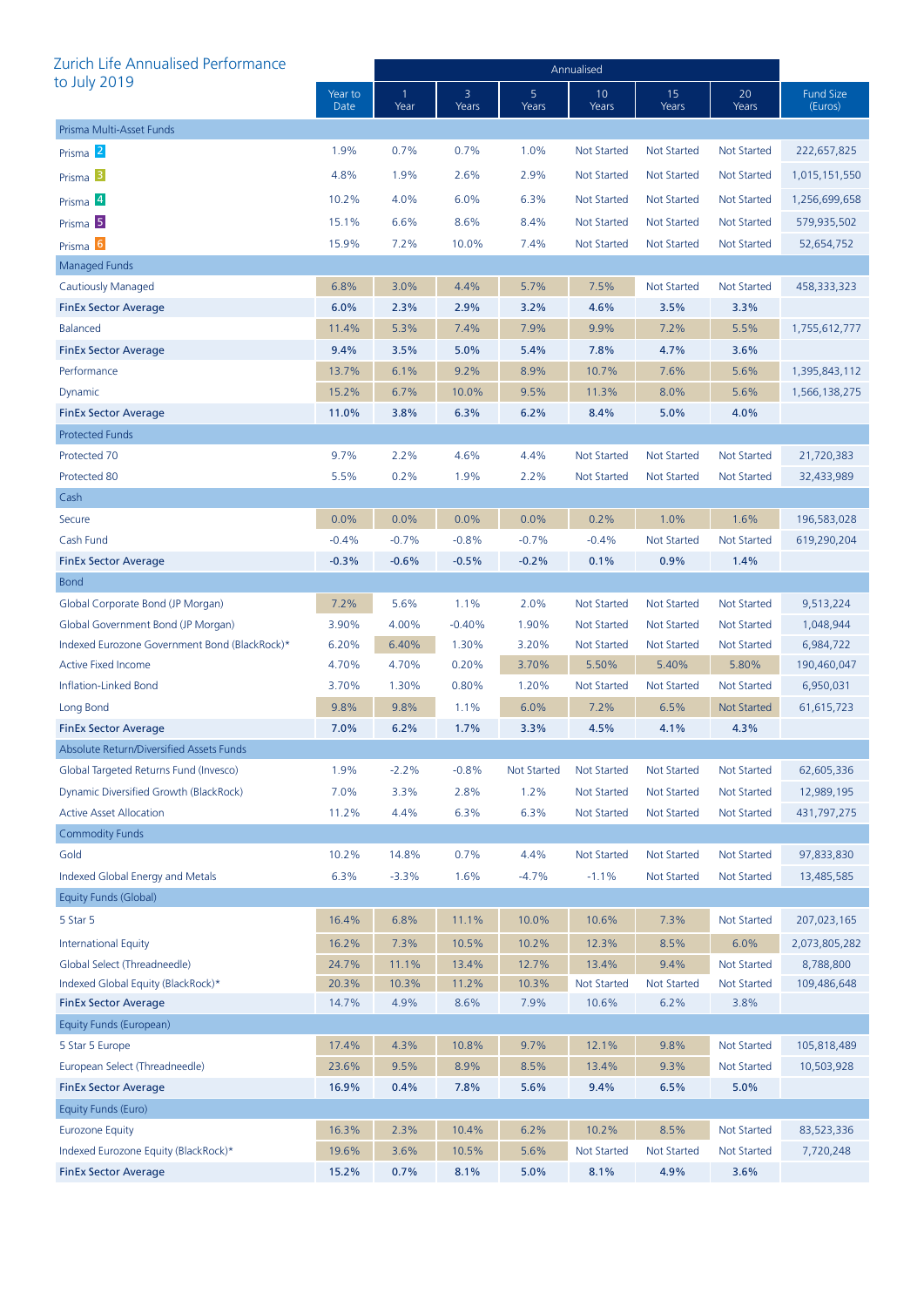|                                                                  |                 | Annualised |                    |                         |                    |                    |                    |                             |
|------------------------------------------------------------------|-----------------|------------|--------------------|-------------------------|--------------------|--------------------|--------------------|-----------------------------|
|                                                                  | Year to<br>Date | -1<br>Year | 3<br>Years         | 5 <sup>1</sup><br>Years | 10<br>Years        | 15<br>Years        | 20<br>Years        | <b>Fund Size</b><br>(Euros) |
| Equity Funds (Irish)                                             |                 |            |                    |                         |                    |                    |                    |                             |
| <b>Irish Equity</b>                                              | 14.7%           | $-8.9%$    | 5.4%               | 8.7%                    | 11.9%              | <b>Not Started</b> | <b>Not Started</b> | 14,557,450                  |
| <b>FinEx Sector Average</b>                                      | 14.2%           | $-10.0%$   | 2.7%               | 5.7%                    | 9.3%               | 2.3%               | 2.7%               |                             |
| Equity Fund (American)                                           |                 |            |                    |                         |                    |                    |                    |                             |
| 5 Star 5 Americas                                                | 18.6%           | 12.7%      | 13.7%              | 13.2%                   | 14.1%              | 10.0%              | <b>Not Started</b> | 69,156,267                  |
| American Select (Threadneedle)                                   | 20.2%           | 10.8%      | 14.3%              | 13.4%                   | 15.6%              | 9.7%               | <b>Not Started</b> | 11,995,320                  |
| <b>FinEx Sector Average</b>                                      | 18.3%           | 9.6%       | 11.9%              | 11.9%                   | 14.9%              | 8.1%               | 4.3%               |                             |
| Equity Funds (Far East Asia)                                     |                 |            |                    |                         |                    |                    |                    |                             |
| 5 Star 5 Asia Pacific                                            | 14.3%           | 1.8%       | 11.2%              | 8.7%                    | 7.8%               | 8.2%               | <b>Not Started</b> | 77,796,400                  |
| Asia Pacific Equity                                              | 14.6%           | 3.7%       | 12.0%              | 8.3%                    | <b>Not Started</b> | <b>Not Started</b> | <b>Not Started</b> | 10,947,656                  |
| <b>FinEx Sector Average</b>                                      | 12.7%           | 3.4%       | 9.8%               | 6.0%                    | 8.7%               | 7.8%               | 5.6%               |                             |
| Equity Funds (High Yield)                                        |                 |            |                    |                         |                    |                    |                    |                             |
| Dividend Growth                                                  | 13.8%           | 2.0%       | 7.5%               | 7.7%                    | 12.0%              | <b>Not Started</b> | Not Started        | 213,349,105                 |
| <b>FinEx Sector Average</b>                                      | 14.7%           | 4.9%       | 8.6%               | 7.9%                    | 10.6%              | 6.2%               | 3.8%               |                             |
| Equity Funds (Emerging Market)                                   |                 |            |                    |                         |                    |                    |                    |                             |
| Emerging Markets Opportunities (JP Morgan)                       | 14.2%           | 7.1%       | 14.2%              | 8.0%                    | <b>Not Started</b> | <b>Not Started</b> | Not Started        | 6,969,652                   |
| Indexed Emerging Market Equity Fund (BlackRock)                  | 11.8%           | 4.1%       | 9.0%               | Not Started             | <b>Not Started</b> | <b>Not Started</b> | Not Started        | 947,805                     |
| <b>FinEx Sector Average</b>                                      | 11.1%           | 3.8%       | 9.0%               | 5.2%                    | 5.5%               | 8.7%               | <b>Not Started</b> |                             |
| Equity Funds (Specialist)                                        |                 |            |                    |                         |                    |                    |                    |                             |
| Indexed Top Tech 100                                             | 22.0%           | 11.7%      | 19.5%              | 19.5%                   | 20.7%              | 12.1%              | <b>Not Started</b> | 66,893,306                  |
| <b>FinEx Sector Average</b>                                      | 10.7%           | 4.0%       | 5.1%               | 3.2%                    | 5.2%               | 3.4%               | 2.6%               |                             |
| <b>Property Funds</b>                                            |                 |            |                    |                         |                    |                    |                    |                             |
| <b>Property Fund</b>                                             | 5.7%            | 5.9%       | <b>Not Started</b> | <b>Not Started</b>      | <b>Not Started</b> | <b>Not Started</b> | <b>Not Started</b> | 36,095,106                  |
| <b>Fund of REITs</b>                                             | 28.7%           | 15.0%      | 9.5%               | 9.4%                    | <b>Not Started</b> | <b>Not Started</b> | Not Started        | 19,220,951                  |
| European (Ex-UK) Property                                        | 8.2%            | $-1.1%$    | 4.7%               | 7.8%                    | 12.0%              | <b>Not Started</b> | <b>Not Started</b> | 92,784,067                  |
| <b>Australasia Property</b>                                      | 16.1%           | 17.3%      | 7.3%               | 9.8%                    | 10.8%              | <b>Not Started</b> | <b>Not Started</b> | 82,031,496                  |
| <b>FinEx Sector Average</b>                                      | 3.9%            | 3.2%       | 4.0%               | 5.9%                    | 4.9%               | 2.0%               | 4.2%               |                             |
| <b>Dimensional Funds</b>                                         |                 |            |                    |                         |                    |                    |                    |                             |
| Global Short-term Investment Grade Fixed Income<br>(Dimensional) | 1.6%            | 1.1%       | Not Started        | <b>Not Started</b>      | <b>Not Started</b> | <b>Not Started</b> | <b>Not Started</b> | 247,724                     |
| Euro Inflation Linked Int Duration Fixed Income<br>(Dimensional) | 4.3%            | 0.9%       | Not Started        | <b>Not Started</b>      | Not Started        | Not Started        | Not Started        | 5,606,982                   |
| <b>World Equity (Dimensional)</b>                                | 15.1%           | 2.4%       | <b>Not Started</b> | Not Started             | Not Started        | Not Started        | Not Started        | 7,550,645                   |
| Global Short Fixed Income (Dimensional)                          | 1.4%            | 1.0%       | <b>Not Started</b> | <b>Not Started</b>      | <b>Not Started</b> | <b>Not Started</b> | Not Started        | 1,291,492                   |
| World Allocation 20/80 (Dimensional)                             | 3.6%            | 1.0%       | Not Started        | <b>Not Started</b>      | <b>Not Started</b> | <b>Not Started</b> | Not Started        | 9,556,263                   |
| World Allocation 40/60 (Dimensional)                             | 6.7%            | 1.8%       | Not Started        | <b>Not Started</b>      | <b>Not Started</b> | <b>Not Started</b> | Not Started        | 19,295,847                  |
| World Allocation 60/40 (Dimensional)                             | 9.5%            | 2.2%       | Not Started        | <b>Not Started</b>      | <b>Not Started</b> | <b>Not Started</b> | Not Started        | 17,721,889                  |
| World Allocation 80/20 (Dimensional)                             | 12.0%           | 1.6%       | <b>Not Started</b> | <b>Not Started</b>      | <b>Not Started</b> | <b>Not Started</b> | Not Started        | 5,868,537                   |
| <b>Funds Closed to New Business</b>                              |                 |            |                    |                         |                    |                    |                    |                             |
| <b>Indexed Eurozone Property</b>                                 | 8.1%            | $-2.6%$    | 5.4%               | 7.7%                    | 11.1%              | <b>Not Started</b> | <b>Not Started</b> | 18, 147, 573                |
| <b>Indexed India Equity</b>                                      | 7.3%            | 8.7%       | 7.3%               | 7.2%                    | 6.7%               | <b>Not Started</b> | <b>Not Started</b> | 9,513,771                   |
| Income Opportunity (JP Morgan)                                   | 1.6%            | $-1.0%$    | 0.7%               | 0.2%                    | <b>Not Started</b> | <b>Not Started</b> | <b>Not Started</b> | 5,406,642                   |
| <b>Diversified Assets</b>                                        | 9.5%            | 3.7%       | 4.7%               | 4.3%                    | 7.1%               | Not Started        | Not Started        | 11,521,114                  |
| Earth Resources                                                  | 18.2%           | 5.1%       | 3.4%               | $-3.4%$                 | $-0.4%$            | <b>Not Started</b> | <b>Not Started</b> | 4,390,379                   |
| <b>Green Resources</b>                                           | 35.7%           | 21.6%      | 14.3%              | 4.0%                    | 1.9%               | <b>Not Started</b> | <b>Not Started</b> | 4,334,810                   |
| Small Cap Europe (Pictet)                                        | 19.1%           | $-1.7%$    | 8.9%               | 7.4%                    | Not Started        | Not Started        | Not Started        | 1,831,736                   |

Source: Financial Express as at 01/07/2019

Annual management charges (AMC) apply. The fund returns shown are net of the AMC deducted by each provider in their unit prices. This will vary for each provider, and any difference will impact the relative performance of the funds shown. The fund returns are based on an investment in the funds and do not represent the returns achieved by individual policies linked to the funds. These fund returns may be before the full AMC is applied to a policy. The actual returns on policies linked to the specified fund will be lower because of the effects of charges and in some cases a higher management charge.

\* Performance using most recent data available.

Figures highlighted in beige indicate where the Zurich Life fund has outperformed the sector average.

**Warning: Past performance is not a reliable guide to future performance. Warning: The value of your investment may go down as well as up. Warning: Benefits may be affected by changes in currency exchange rates. Warning: If you invest in this fund you may lose some or all of the money you invest.**